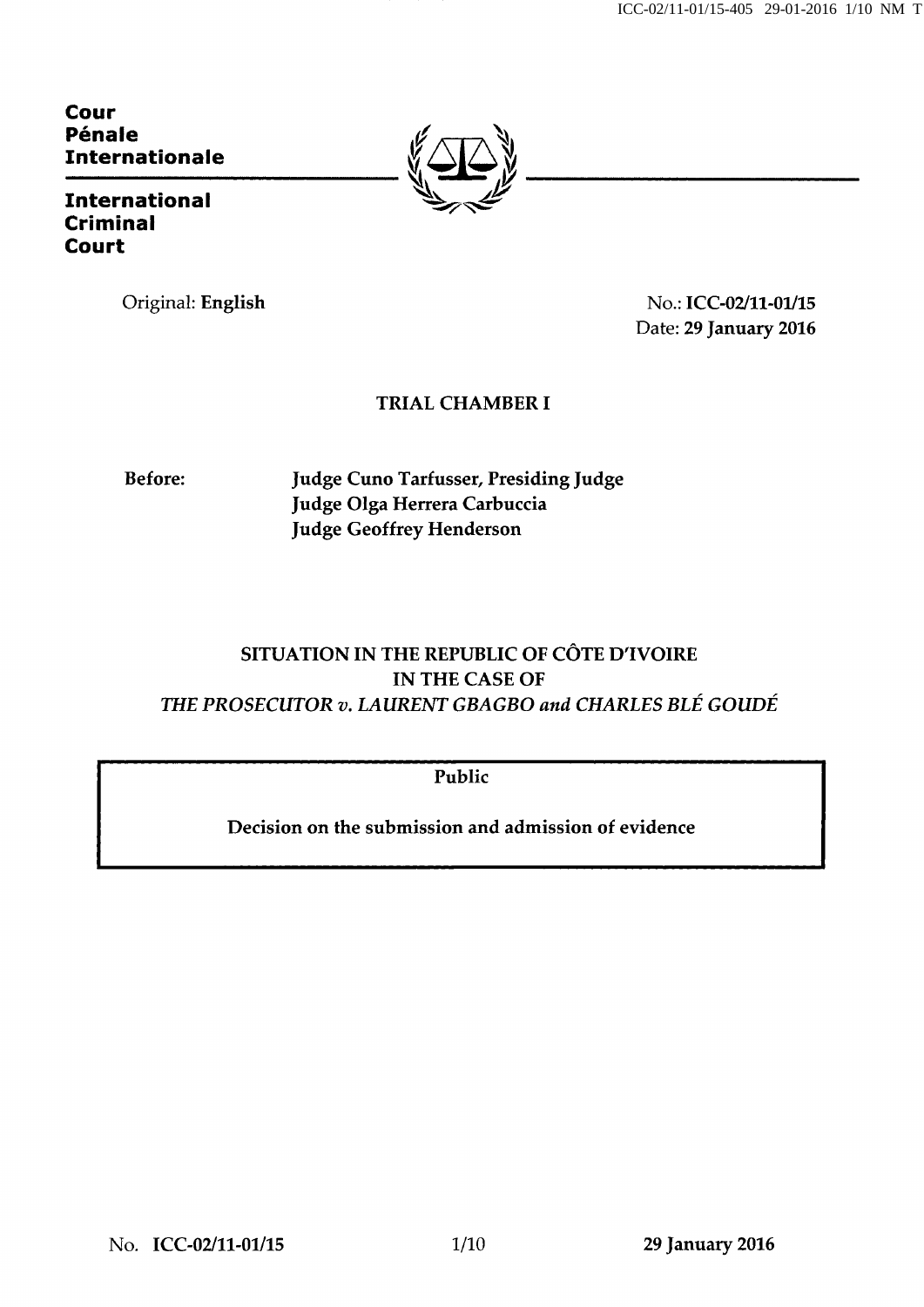Decision to be notified, in accordance with Regulation 31 of the Regulations of the Court, to:

| The Office of the Prosecutor<br>Ms Fatou Bensouda<br>Mr James Stewart<br>Mr Eric MacDonald | <b>Counsel for Mr Laurent Gbagbo</b><br>Mr Emmanuel Altit<br>Ms Agathe Bahi Baroan<br><b>Counsel for Mr Charles Blé Goudé</b><br>Mr Geert-Jan Alexander Knoops<br>Mr Claver N'dry |
|--------------------------------------------------------------------------------------------|-----------------------------------------------------------------------------------------------------------------------------------------------------------------------------------|
| <b>Legal Representatives of Victims</b><br>Paolina Massidda                                | <b>Legal Representatives of Applicants</b>                                                                                                                                        |
| <b>Unrepresented Victims</b>                                                               | <b>Unrepresented Applicants for</b><br>Participation/Reparation                                                                                                                   |
| The Office of Public Counsel for<br><b>Victims</b>                                         | The Office of Public Counsel for the<br>Defence                                                                                                                                   |
| <b>States' Representatives</b>                                                             | <b>Amicus Curiae</b>                                                                                                                                                              |
| <b>REGISTRY</b>                                                                            |                                                                                                                                                                                   |
| Registrar<br>Mr Herman von Hebel                                                           | <b>Counsel Support Section</b>                                                                                                                                                    |
| <b>Victims and Witnesses Unit</b><br>Mr Nigel Verrill                                      | <b>Detention Section</b>                                                                                                                                                          |
| <b>Victims Participation and Reparations</b><br><b>Section</b>                             | <b>Others</b>                                                                                                                                                                     |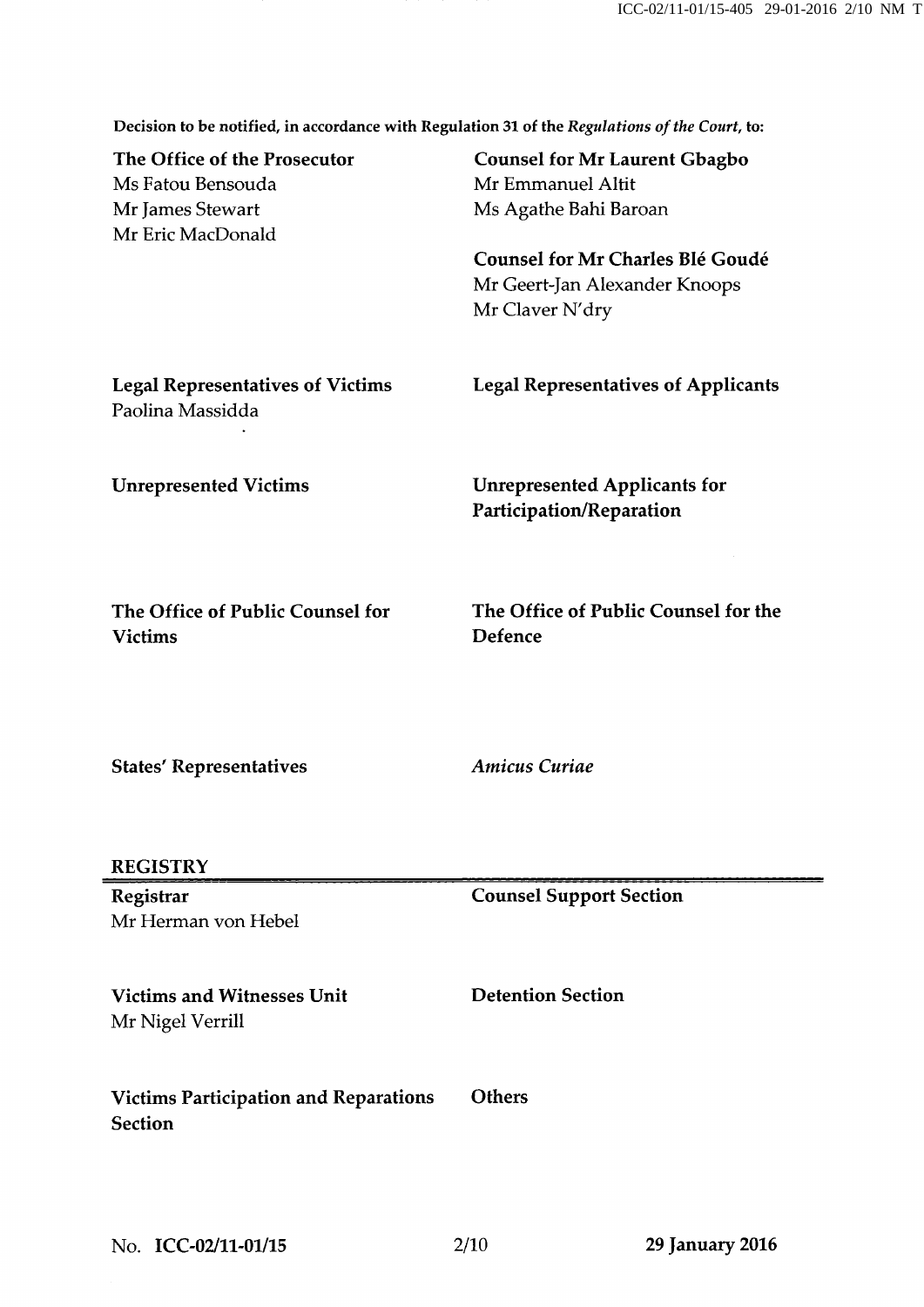Trial Chamber I ('Chamber') of the International Criminal Court, by majority, in the case of The Prosecutor v. Laurent Gbagbo and Charles Blé Goudé ('Gbagbo and Blé Goudé case'), having regard to Articles 64 and 69 of the Rome Statute ('Statute') and Rule 140 of the Rules of Procedure and Evidence ('Rules'), issues this 'Decision on the submission and admission of evidence'.

#### I. Background

- 1. During the status conference held on 14 January 2016, the parties and participants made oral submissions relating to the procedure by which the parties and participants would submit, and the Chamber would admit, evidence during the trial. The Prosecutor indicated a preference for a system whereby the Chamber determines 'the admissibility of evidence on a rolling basis as the witnesses come to court and as documents are shown to the witnesses individually', and noted that relevance and probative value of a submitted item could be established at the time when that item is shown to a witness.<sup>1</sup> The Legal Representative of Victims ("LRV") supported the Prosecutor's preference.<sup>2</sup>
- 2. The Defence for Mr Gbagbo ('Gbagbo Defence') and the Defence for Mr Blé Goudé ('Blé Goudé Defence') expressed a similar view.3 In particular, the Defence for Mr Gbagbo submitted that, since the issue of the probative value or weight to be given to a piece of evidence only arises if that piece of evidence has been considered admissible, 'there needs to be a discussion about the admissibility of the piece of evidence beforehand'; accordingly, the Chamber's determination on admissibility has to occur 'at the earliest occasion', with a view to avoiding uncertainty.4

<sup>1</sup>ICC-02/11 -01/15-T-8-CONF-ENG ET, page 57, lines 3-5, 21-25.

<sup>2</sup> ICC-02/11-01/15-T-8-CONF-ENG ET, page 60, lines 1-2.

<sup>&</sup>lt;sup>3</sup> ICC-02/11-01/15-T-8-CONF-ENG ET, page 59, lines 19-23.

 $4$  ICC-02/11-01/15-T-8-CONF-ENG ET, page 58, lines 12-18.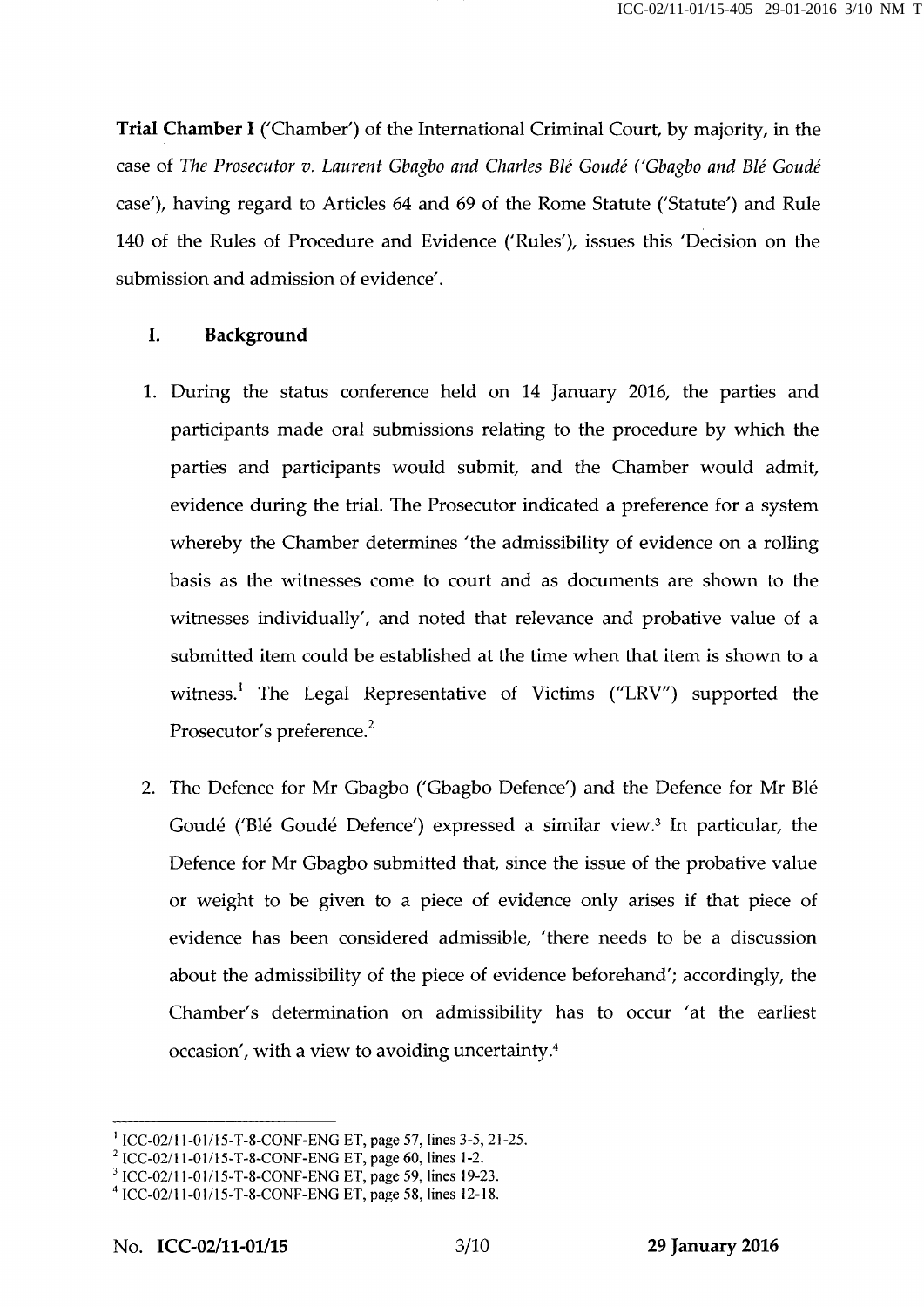#### IL Determinations by the Chamber

- 3. The Chamber notes Articles 64, 69, 74 of the Statute and Rules 63, 64 and 140 of the Rules, as well as the relevant case-law and practice of the Court.
- 4. Articles 64(8)(b) and 69(3) of the Statute stipulate that the parties may submit evidence relevant to the case in accordance with the provisions of the Statute and subject to any directions of the Presiding Judge. Article 69(3) of the Statute vests the Chamber with the authority to request the submission of all evidence that it considers necessary for the determination of the truth.
- 5. Article 74(2) of the Statute provides that, in rendering its final judgment on the merits of the case, the Chamber 'may base its decision only on evidence submitted and discussed before it at the trial'.
- 6. The Appeals Chamber has clarified that evidence must be regarded as 'submitted' within the meaning and for the purposes of Article 74(2) of the Statute when 'it is presented to the Trial Chamber by the parties on their own initiative or pursuant to a request by the Chamber for the purpose of proving or disproving facts in issue'.5
- 7. Pursuant to Rule 64(1) of the Rules, an issue relating to relevance or admissibility must be raised at the time when the evidence is submitted to the Chamber, or, exceptionally, immediately after the issue has become known. Whilst the Chamber retains the discretion ("may") to request that the issue be raised in writing, it is the Chamber's view that, as regards evidence presented during a hearing, issues of this nature should be immediately raised orally at the same hearing.

 $<sup>5</sup>$  The Prosecutor v. Jean-Pierre Bemba Gombo, Judgment on the appeals of Mr Jean-Pierre Bemba Gombo and</sup> the Prosecutor against the decision of Trial Chamber III entitled 'Decision on the admission into evidence of materials contained in the prosecution's list of evidence', 3 May 2011, ICC-01/05-01/08-1386 OA 5 OA 6.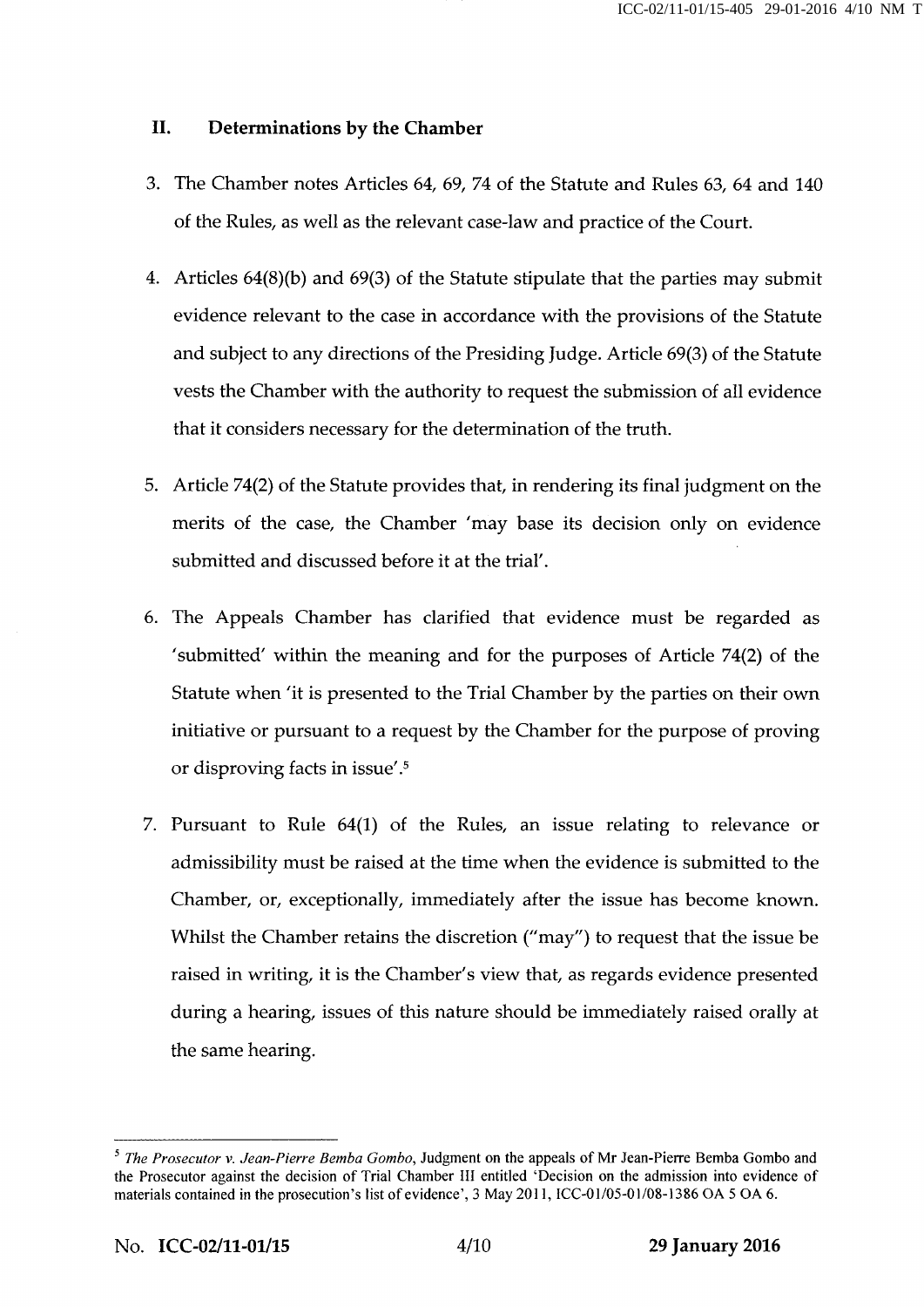- 8. Articles 64(9)(a) and 69(4) of the Statute set forth the fundamental principles governing the Chamber's authority to rule on the admissibility or relevance of the evidence. Pursuant to Article 64(9)(a) of the Statute, the Trial Chamber 'shall have, inter alia, the power on application of a party or on its own motion to: (a) [r]ule on the admissibility or relevance of evidence'. Pursuant to Article 69(4) of the Statute, '[t]he Court may rule on the relevance or admissibility of any evidence, taking into account, inter alia, the probative value of the evidence and any prejudice that such evidence may cause to a fair trial or to a fair evaluation of the testimony of a witness, in accordance with the Rules of Procedure and Evidence'.
- 9. The wording of both provisions (in particular, the reference to the Chamber's 'power' and the use of 'may') makes it clear that it falls within the discretion of the Chamber to decide whether and, in the affirmative, at what point in time a ruling on the admissibility or relevance of evidence shall occur. As clarified by the Appeals Chamber, 'the Trial Chamber has the power to rule or not on relevance or admissibility when evidence is submitted to the Chamber'. Accordingly, it may decide either (i) to make the ruling on relevance and/or admissibility of the evidence at the time of its submission and defer the determination of its probative value to the end of the trial, or (ii) to defer this ruling to the end of the proceedings, making it 'part of its assessment of the evidence when it is evaluating the guilt or innocence of the accused person'.<sup>6</sup>
- 10. However, the Chamber's discretion is limited by its need to comply with two fundamental principles: on the one hand, its obligation to ensure that the trial is fair and expeditious and conducted with full respect for the rights of the accused and due regard for the protection of victims and witnesses; on the other hand, its duty not to omit the consideration of 'the relevance, probative value and potential prejudice to the accused of each item of evidence at some

<sup>6</sup> ICC-01/05-01/08-1386, para. 37.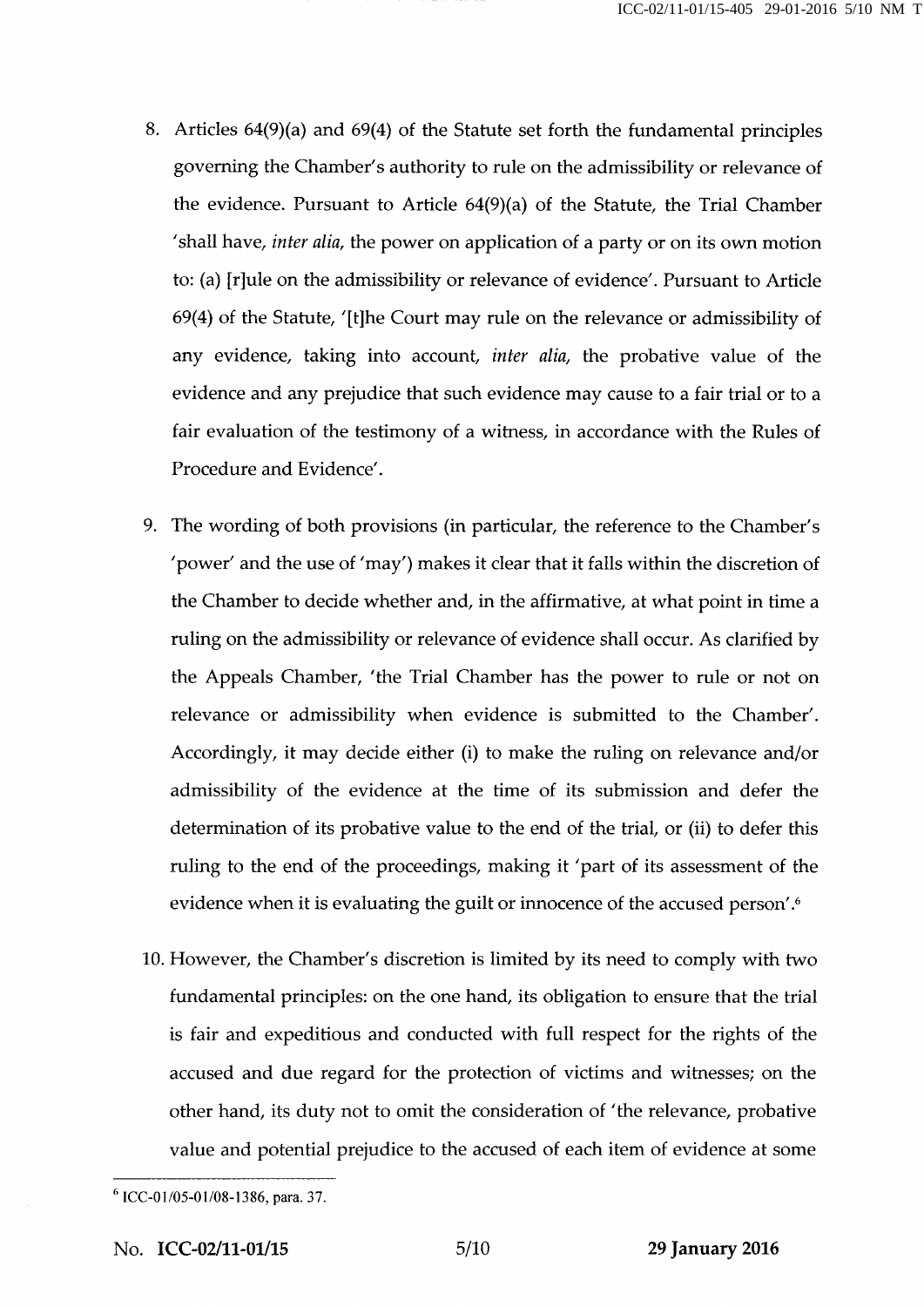point in the proceedings - when evidence is submitted, during the trial, or at the end of the trial'.7

- 11. The parties and participants have expressed a preference for an approach whereby the Chamber would rule on the admissibility of a given item of evidence at the time of its submission.
- 12. Contrary to the arguments raised by the parties, the Chamber is not persuaded that this approach will be beneficial to the fairness and expeditiousness of the trial, or, even more fundamentally, effectively instrumental to its ultimate duty to determine the truth. Several factors militate instead in favour of a solution whereby, as a matter of principle, the assessment of both the admissibility and the relevance or probative value of the evidence is deferred until the moment when the Chamber will be deliberating its judgment, pursuant to Article 74(2) of the Statute.
- 13. First, it is only at the end of the trial, once the submission of the evidence will have been completed that the Chamber will be in the best position to meaningfully assess each item of evidence as submitted throughout the course of the proceedings. A determination on the admissibility or the relevance of a given item of evidence upon its submission would unduly restrict the Chamber's power to assess that particular piece of evidence in light of all the others pieces which are yet to be submitted, and to amend its assessment if and as required; as such, it would result in unnecessarily restraining the Chamber's right and duty 'to assess freely all evidence submitted in order to determine its relevance or admissibility in accordance with article 69' as provided in Rule 63(2) of the Rules.
- 14. Second, deferring the Chamber's determination of all of the issues concerning a given piece of evidence to the time of the judgment will prevent multiple

 $7$  ICC-01/05-01/08-1386, para. 37.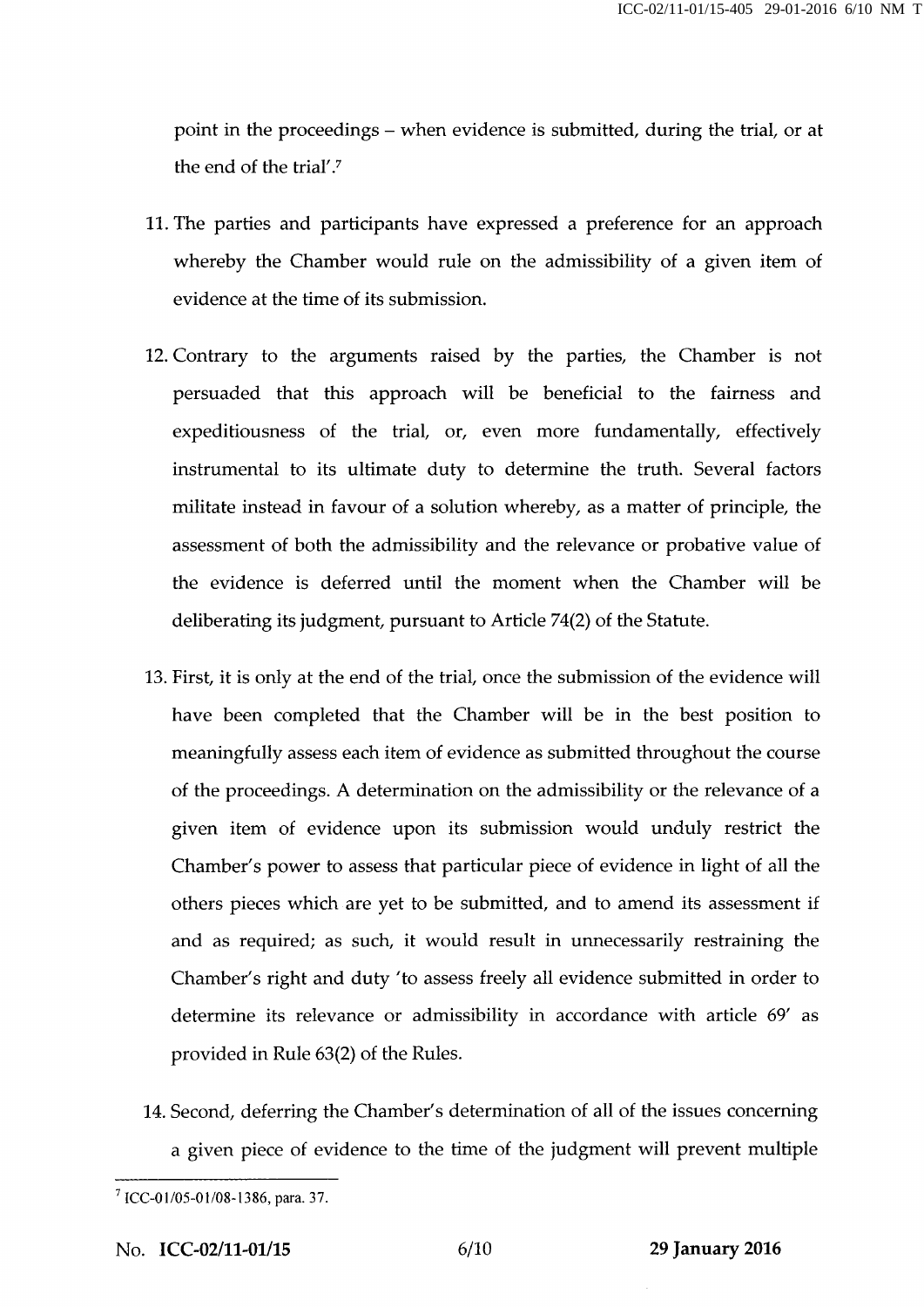determinations on one and the same item of evidence are made at different stages of the trial, including as a result of the need to resolve pending litigation. Intermediate rulings on the evidence, by their very nature based on a partial knowledge of the case, might themselves become the subject matter of additional interlocutory litigation, thereby further disrupting the course of the proceedings. Accordingly, deferral will prevent (or at least significantly circumscribe) the need for multiple - and possibly contradictory - rulings on one and the same item of evidence and thus contribute to the expeditiousness of the trial. The Chamber's obligation, as set forth in Article 74 of the Statute, to determine the guilt or the innocence of the accused in light of all of the evidence presented during the trial would make it always imperative for the Chamber to determine, at the end of the trial, whether the determination made at an earlier stage on a particular piece of evidence still stands, in particular in light of the evidence which has been presented after the making of that initial ruling. It is not indeed exceptional that the relevance of a particular item only emerges in light of material submitted at a later stage.

- 15. Third, deferring the Chamber's determination to the time of the judgment as a general rule will also ensure that all the evidence submitted will be subjected to a uniform treatment; whether the Chamber decides or not to anticipate its ruling at an earlier stage will not depend on the fact that an issue has or has not be raised by one of the parties at a given moment, but rather on the Chamber's exercise of its discretion in light of its statutory obligations. The Chamber believes that this will contribute to the overall certainty and fairness of the proceedings as a whole.
- 16. The Chamber notes that a determination of admissibility and/or relevance upon the submission of an item of evidence might provide necessary and appropriate in a system where fact-finding is conducted by a jury, with a view to preventing that the proceedings be compromised by irrelevant or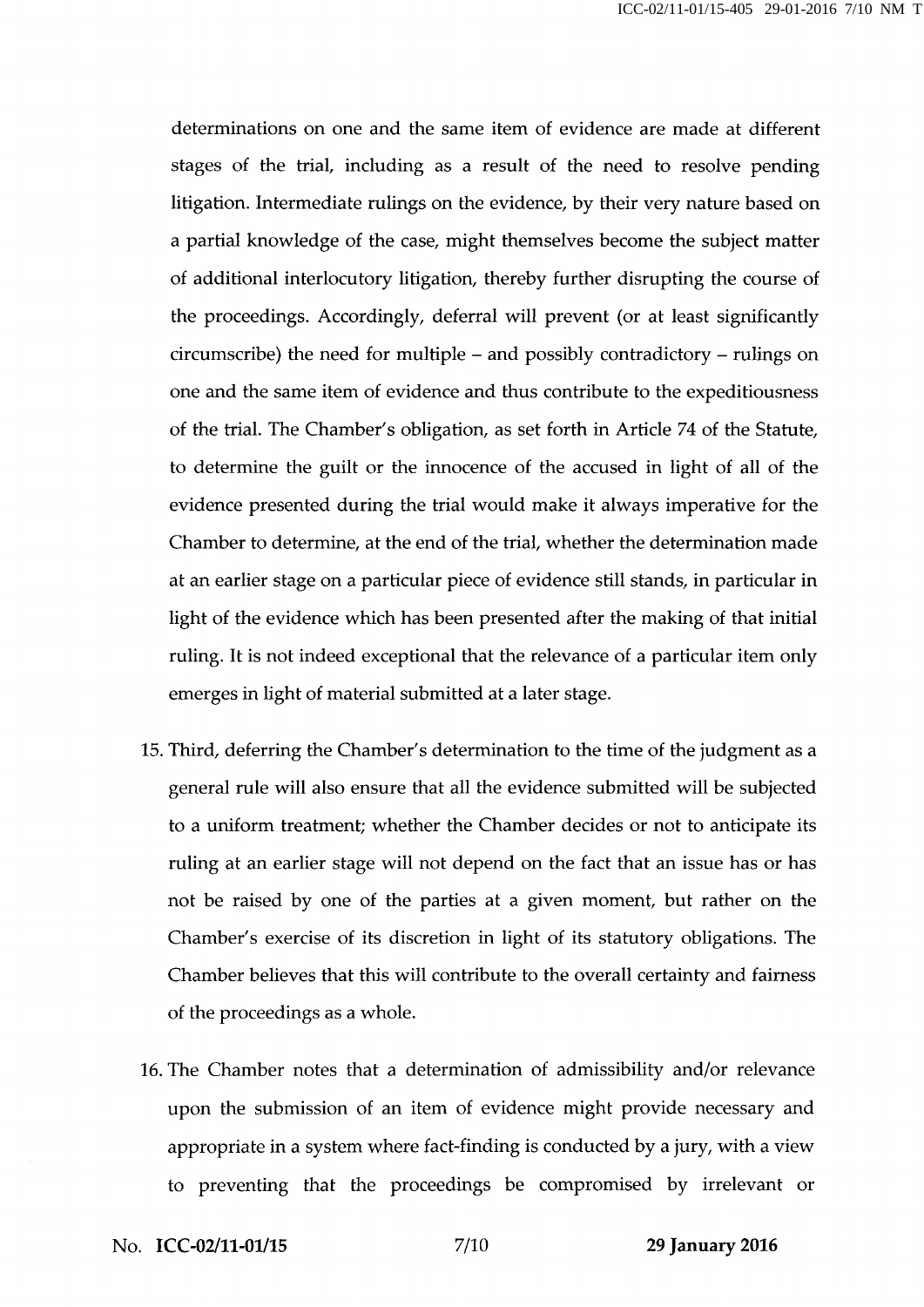prejudicial material; this is not the case where decisions are taken by a bench of professional judges. The Chamber is not persuaded that the large nature of the case - and/or the large amount of evidence presented by the parties - is a factor per se requiring that evidentiary determinations be taken on a rolling basis. As stated at the opening of the trial, numbers (of items, of witnesses or of hours required for the presentation of the evidence) are just numbers, as such neutral in respect of the procedure to be followed for the admission of evidence.

- 17. This general principle is without prejudice to admissibility objections being considered by the Chamber upon submission of the relevant item whenever required by the Statute or the Rules (such as motions made under Article 69(7) of the Statute). Furthermore, the Chamber, in the exercise of its discretion, may rule on admissibility of certain items whenever this may be necessary or appropriate in order to preserve the expeditiousness and fairness of proceedings, including upon a request of the parties relating to a specific item of evidence, or categories of evidence. The continuous consideration of the submitted evidence by the Chamber throughout the trial will allow it to promptly determine the need, or the desirability, to advance a particular evidentiary determination to an earlier stage of the proceedings. It will also allow the Chamber to adequately exercise its authority to request the submission of all evidence it considers necessary for the truth.
- 18. In the view of the Majority, the need to ensure the impartiality of the proceedings does not allow the Chamber to assist the parties with their preparations for the case or, even less, to permit them to "remedy" any flaws which might affect their case, including their possible failure to satisfy their respective burden of proof. The Majority does expect that all the parties and participants will "conduct their investigations and prepare their respective cases in light of all evidence submitted" and that they will address the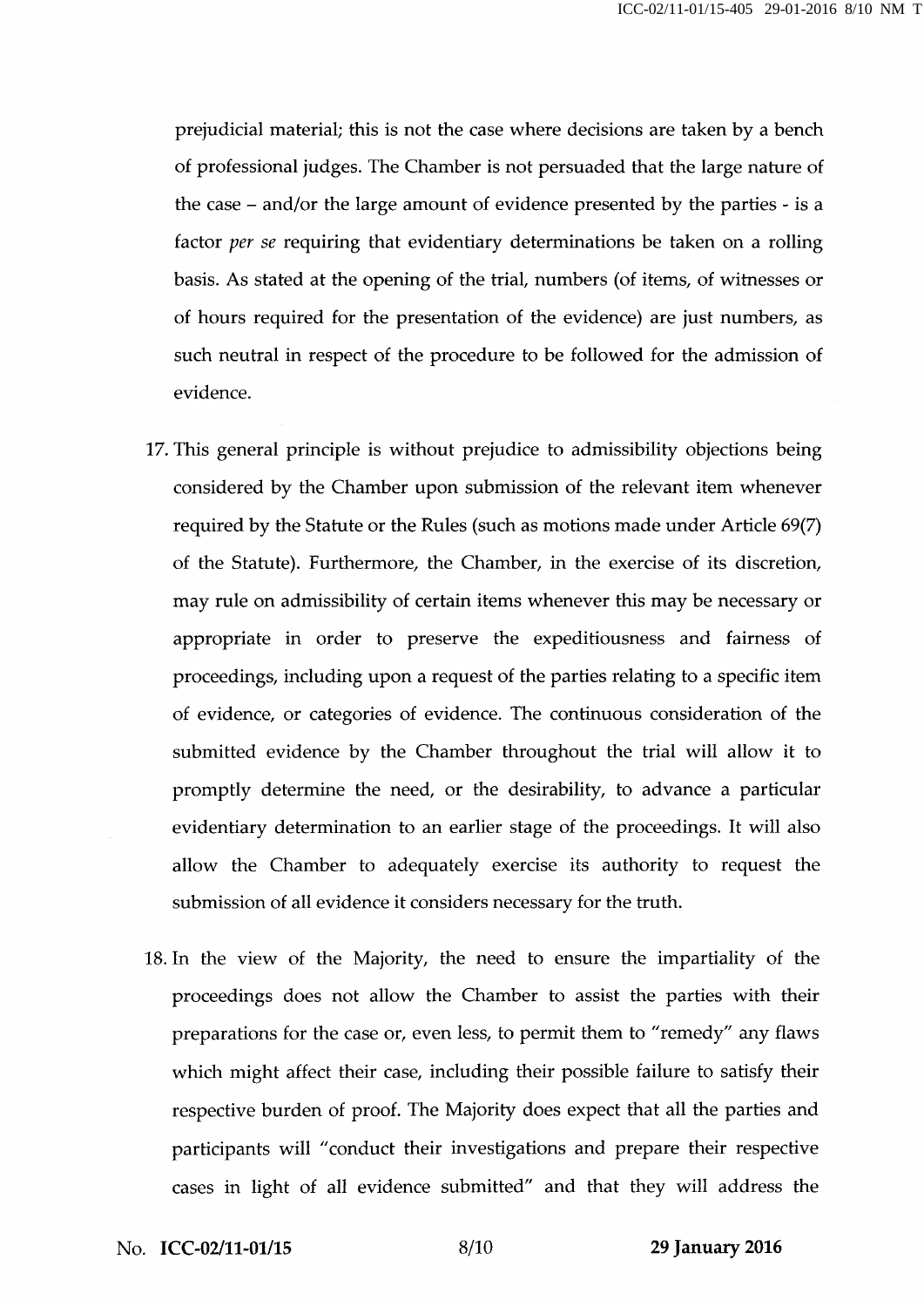Chamber "in such a manner so as to cover all eventualities"; indeed, this appears to the Majority an essential component of the parties' professionalism.

19. Finally, the Chamber determines that only items presented and relied upon by the parties and, if applicable, the participants, for the purposes of the final judgment must be transmitted to the Chamber. Items disclosed inter partes or not submitted in trial proceedings are not to be transmitted to the Chamber. Consistently with the approach taken in the confirmation proceedings in this case, the Chamber considers it unnecessary to assign an 'EVD' number to submitted exhibits. These items will continue to be referenced by their preexisting unique identification number ("ERN") which is stamped on each page of each item and which they will retain throughout the course of the proceedings. However, the Registry is to ensure that the e-court metadata clearly reflects which items have been formally submitted to the Chamber as the trial advances and whether an oral objection has been made.<sup>8</sup> The Registry is also to ensure that any and all issues raised under rule 64(1), as well as any decision rendered by the Chamber, will be duly and promptly annotated in the e-court metadata pertaining to the piece of evidence to which they relate.

<sup>8</sup>The Prosecutor v. Jean-Pierre Bemba Gombo, Aimé Kilolo Musamba, Jean-Jacques Mangenda Kabongo, Fidele Babala Wandu and Narcisse Arido, Decision on Prosecution Requests for Admission of Documentary Evidence (ICC-01/05-01/13-1013-Red, ICC-01/05-01/13-1113-Red, ICC-01/05-01/13-1170-Conf) 24 September 2015, ICC-01/05-01/13-1285, para. 17.